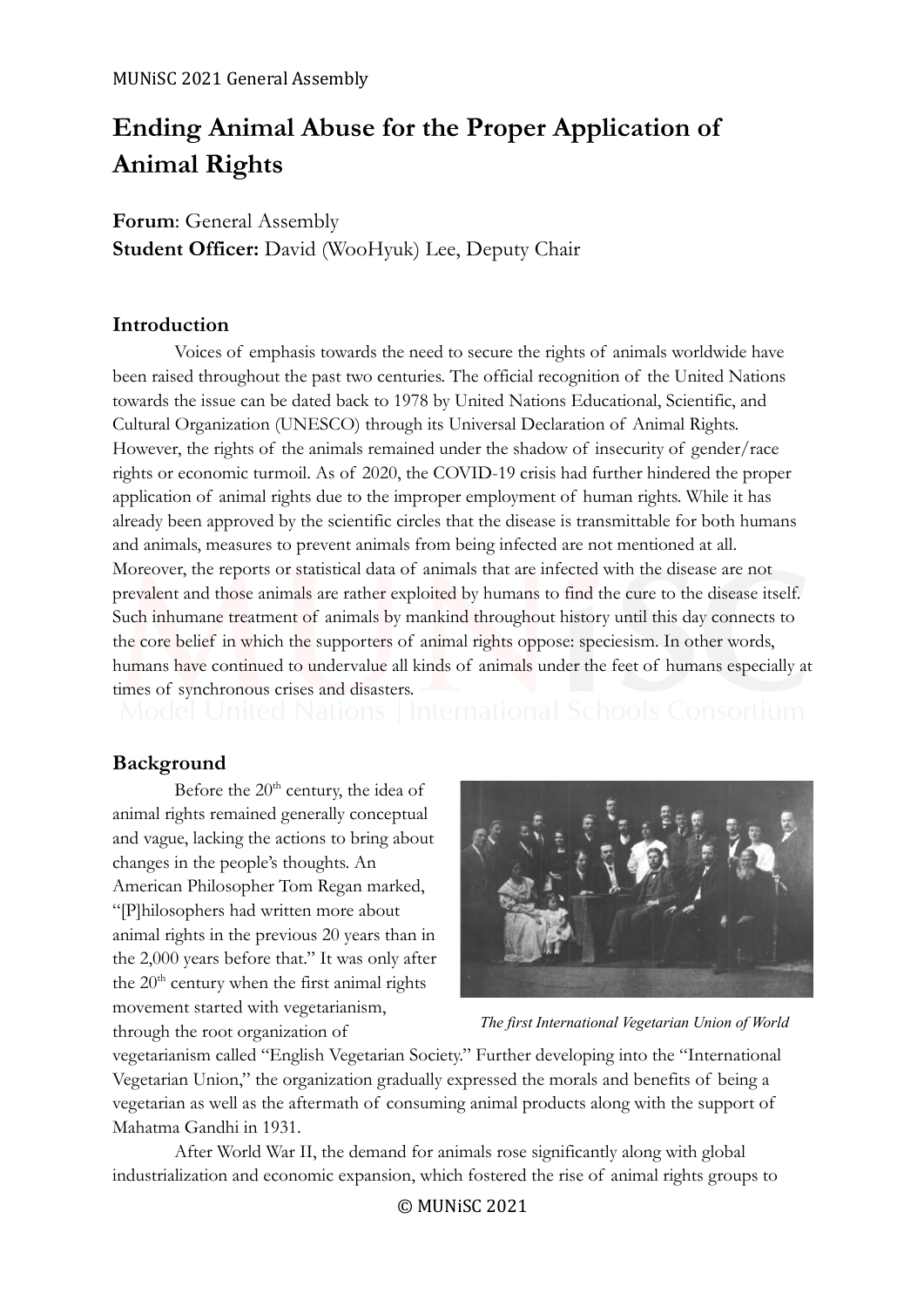counter the intense oppression of the animals for research and farming purposes. In the 1960s, the United Kingdom took the lead on securing animal rights by banning most forms of onesided animal abuse such as hunting or blood sports. Bloodsports, which includes any forms of baiting or fratricidal violence such as dogfight or cockfight, were particularly criticized for their immorality, thereby leading to the end of the tradition.

Following the lead of the UK, many scholars from various countries agreed upon the severe degree of animal abuse existing for the benefit of mankind. The zenithal work of such combined interests was the publication of the book "Animal Liberation" in 1975, which claimed that there are no grounds for mankind to abuse the basic rights of animals while securing the basic rights of their own, for no species are above other species. Coining the term "speciesism," the author of the book, Singer underscored that the idea in which humanity has a right to rule over other species is just an unethical, unreasonable belief of humanity in the superiority of themselves over other species.

# **Parties/Organizations Involved**

*Society for the Prevention of Cruelty to Animals (SPCA)*

First established in 1824, the Society for the Prevention of Cruelty to Animals is a nonprofit animal welfare organization that is based

in numerous countries worldwide on all continents. With the freedom of holding campaigns and urging for regulations or policies according to the laws of each nation that the branch is based in, each SPCA operates unaffiliated to each other. Thus, the campaigns for animal welfare or activities to prevent cruelty to animals conducted by individual branch varies. Through their four-pillar activities – Education Initiatives, Military Support, Veterinary Supply Aid, and Shelter Support Fund – each SPCA branch has been successfully making notable accomplishment such as education of spay and neuter effectiveness in multiple bases, over 500 pets being relocated through military support, and partnerships with other organizations such as the Putnam Country Society in the United States or the Red de Apoyo Canino in Venezuela: all of which were achieved within the year 2019.

#### *People for the Ethical Treatment of Animals (PETA)*

Founded in March 1980, the People for the Ethical Treatment of Animals is an animal rights organization like the SPCA, but with stronger connections between individual offices located worldwide. With its motto *"Animals are not ours to experiment on, eat, wear, use for entertainment, or abuse in any other way,"* PETA does not focus on certain aspects of animal rights, rather deals with any actions that are considered as animal abuse and may harm animal rights. Meeting its  $40<sup>th</sup>$  anniversary since establishment as of the

year 2020, the organization is being spotlighted for the numerous investigations made by the organization toward various animals including sheep shearing in Australia, pigeon-racing in Taiwan, or animal abuse of a major biological product-sales company to sell animals or organs



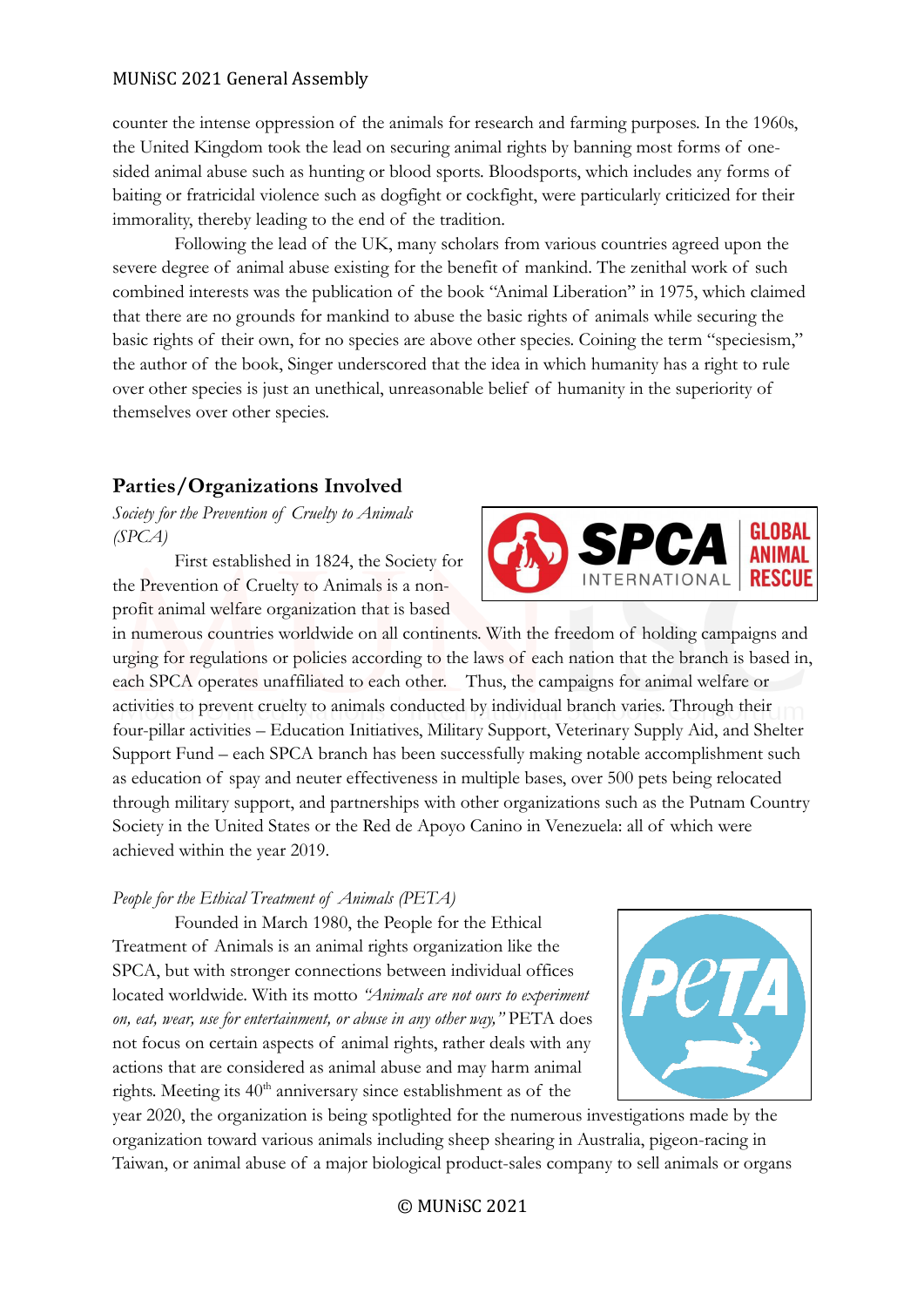of animals for anatomical purposes. Although the organization has been consistently criticized for its inappropriate campaigns by certain radical members, the achievements made by the organization at both national and international levels are undeniable.

### *World Animal Protection (WAP)*

As one of the few formally recognized animals rights group by the United Nations, World Animal Protection is an international non-profit animal welfare organization founded in 1981 as a merger of two former organizations: the World Federation for the Protection of Animals (WFPA) and the International Society for the Protection of Animals (ISPA). The organization has been consistently holding campaigns worldwide to animal abuse in the wild, the farming industry, etc. As a result of such persisted



campaigns and advocation of the Universal Declaration on Animal Welfare, the issue of animal abuse on agriculture and disaster risk reduction was included in the UN General Assembly resolutions in 2013.

#### *World Wide Fund for Nature (WWF)*

Serving as an organization for both environmental issues and animal rights issues, the World Wide Fund for Nature is the largest international non-governmental organization with the largest supporter group, fund, and conducted projects. One of the most notable features of the WWF is that they cooperate with multinational corporates such as Coca-Cola, Lafarge, or IKEA to promote the security of animal rights, which facilitates global prevention of animal abuse. Outside such corporate partnerships, individual branches of WWF worldwide actively take measures to prevent immoral activities that violate animal rights.



# **Places of High Concern**

*Iran*

As of 2020, Iran does not have any legal measures to prevent any forms of animal cruelty. In fact, the Iranian government does not recognize a specific sector of the ministry of their government to be responsible for this issue. Iranian government's fundamental complexity of the legislative processes to draft relevant regulations is further hindering the chances of the issue being resolved. The consequence of such lacking protection of animals is typically shown through the way Iran deals with the abandoned dogs. Under the title of euthanasia, related organizations inject sulfuric acid to the dogs, which leads them to slowly die while each of their blood vessels in their body melts down. Furthermore, the fact that this is not a protocol drafted by a group of individuals but the Iranian government itself further raises concerns about the low awareness of the aftermath and immorality of animal abuse.

© MUNiSC 2021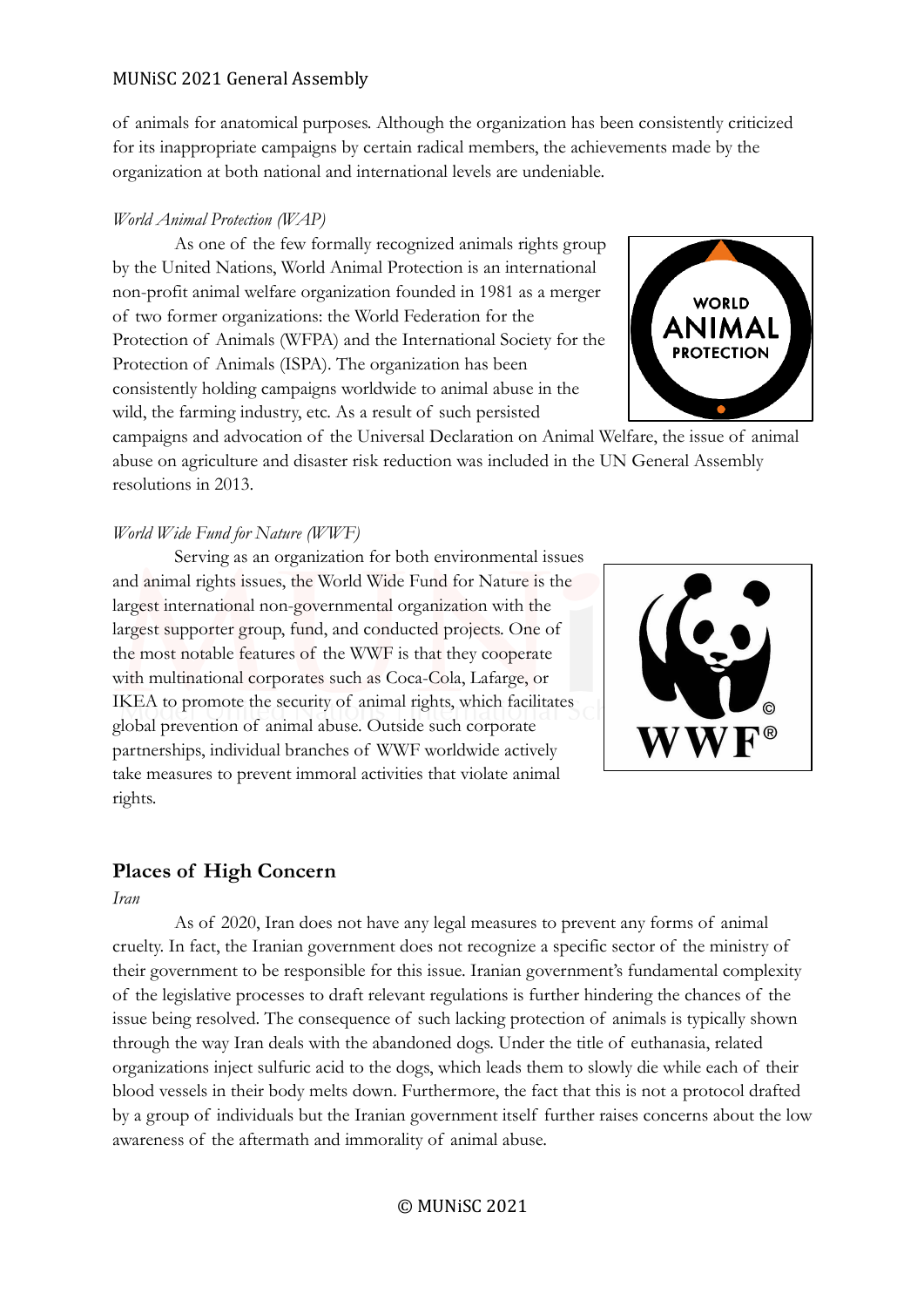#### *China*

With the ambiguous standard of animal cruelty, the Chinese government is inattentive to sentience or the pain the animals feel when they are used. This is particularly vindicated through a governmental policy of China that requires all foreign cosmetics companies to run animal testing to acquire governmental certification or verification on the quality of their products. Moreover, the nation displays quite an indefinite attitude when it comes to the transparency of its policies and status quo. With one of the largest markets and industries located in its territory, China is regarded is as one of the most concerning places regarding the issue.

#### *Japan*

Although the country has a form of law that prevents animal abuse, the legislation confines the category of the animals as "pets" – meaning that farming animals or wild animals can be abused anytime. Also, the degree of punishment given to those who violate the law is being criticized for its weakness. According to the legislation, as long as one does not kill or injure his/her pet, the person will be free from any potential imprisonment. Lacking any form of committee or board to maintain and execute the legislation pertinent to the issue, Japan is recognized as one of the urgent nations to modify and reinforce its regulations related to animal abuse.

#### *Republic of Korea*

The Republic of Korea indeed has relatively comprehensive regulations of animal abuse compared to its neighboring state: Japan. However, Korea still is being equally criticized for the weakness of the degree in their punishments. As an example, the maximum degree of punishment for animal abuse is merely a year or a shorter period of imprisonment, and a penalty of 10 million Korean Won or lower. Moreover, the need for protocols to tackle animal attacks toward a human is not recognized as well. For instance, the noise from any kind of pet cannot legally be punished because it is not a sound made by a human being. Also, there are no laws to protect the rights of the deceased man in the case of an animal killing a bystander. As such, the weak punishment for a criminal who violated animal rights is an issue, but what is more critical is that human rights abuse by animals does not only have any assured punishments but also not even recognized as "harm."

## **Possible Solutions**

#### *Global Treaty Over Individual/Regional/National Treaties*

Currently, the issue of animal rights lacks any kind of global treaty in the United Nations except the Universal Declaration on Animal Welfare (UDAW) which merely "declares" the basic rights of animals instead of urging for proper treatments of them or prevention of further animal abuse. Many states that are not supportive of the declaration are making arbitrary regulations according to their favor,



*General Assembly in 1975 addressing on the Universal Declaration on Animal Welfare*

© MUNiSC 2021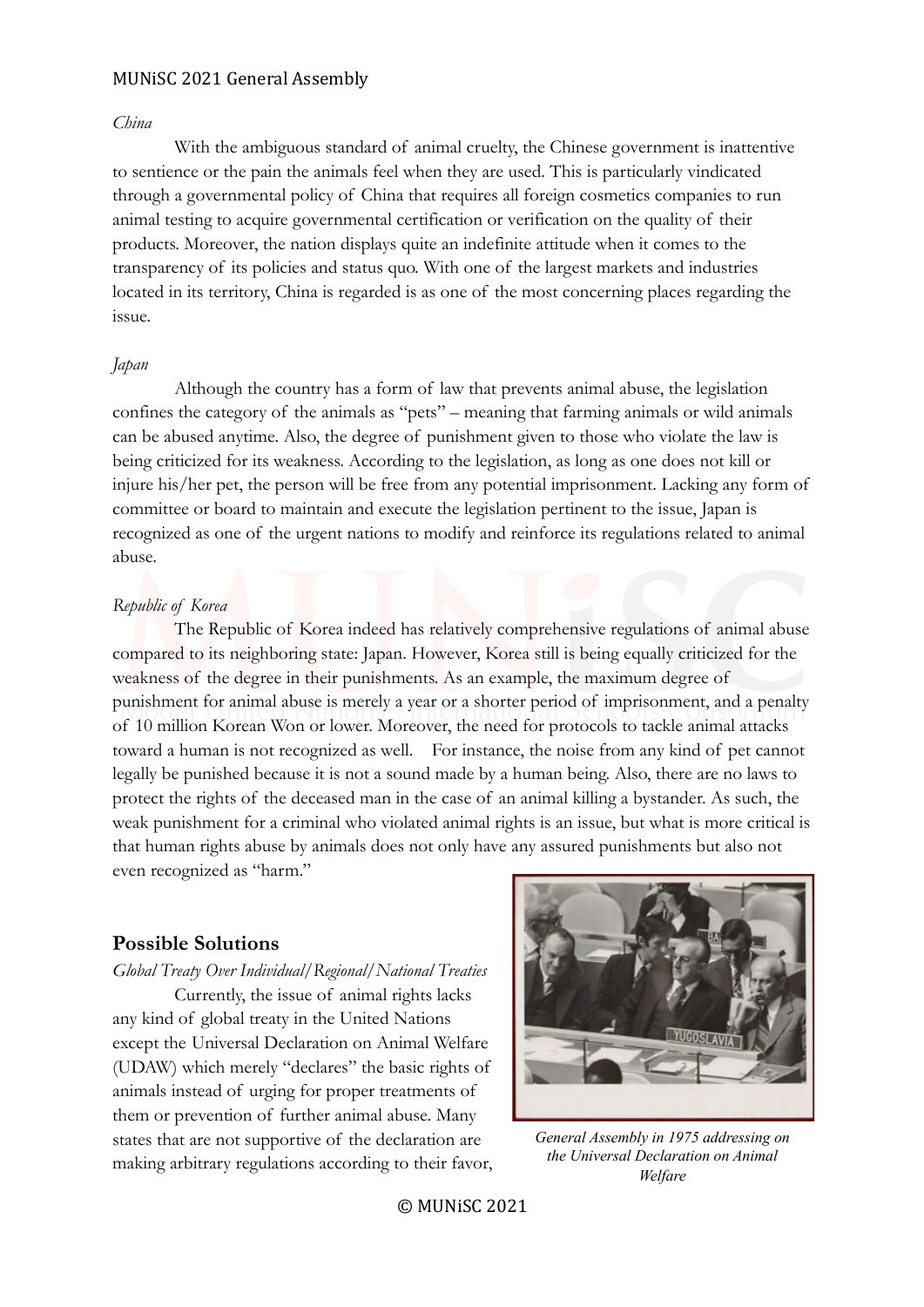which obscures animal rights from being equally secured worldwide. Just like how states cooperated and drafted the Geneva Protocol or Chemical Weapons Convention, the creation of a global treaty over individual laws on each specific issue of animal abuse will ensure that member states are aware of and protecting the rights of the animals. Meanwhile, the utilization of non-governmental organizations that are actively engaged in this issue will be an efficient way to successfully draft and promote the treaty over the member states of the United Nations.

# **Glossary**

*Animal Abuse:* the act of putting an animal in distress through deprivation of adequate resources, international injury or sickness, and ignorance.

*Animal Testing:* procedures performed on animals for purposes of research into basic biology and diseases, assessing the effectiveness of new medicinal products, and testing the human health and/or environment safety of consumer and industry products such as cosmetics, household cleaners, food additives, pharmaceuticals and industrial/agro-chemicals.

*Animal Rights:* the rights of animals to live free from human exploitation and abuse.

*Pet:* any domestic or tamed animal that has commonly been kept in family households for companionship or pleasure.

*Speciesism:* the idea that being human is a legitimate reason for human animals to have greater moral rights than non-human animals leading to the exploitation of animals.

*Vegetarianism:* a person who does not eat any meat, poultry, game, fish, shellfish or by-products of animal slaughter for moral, religious, or health reasons.